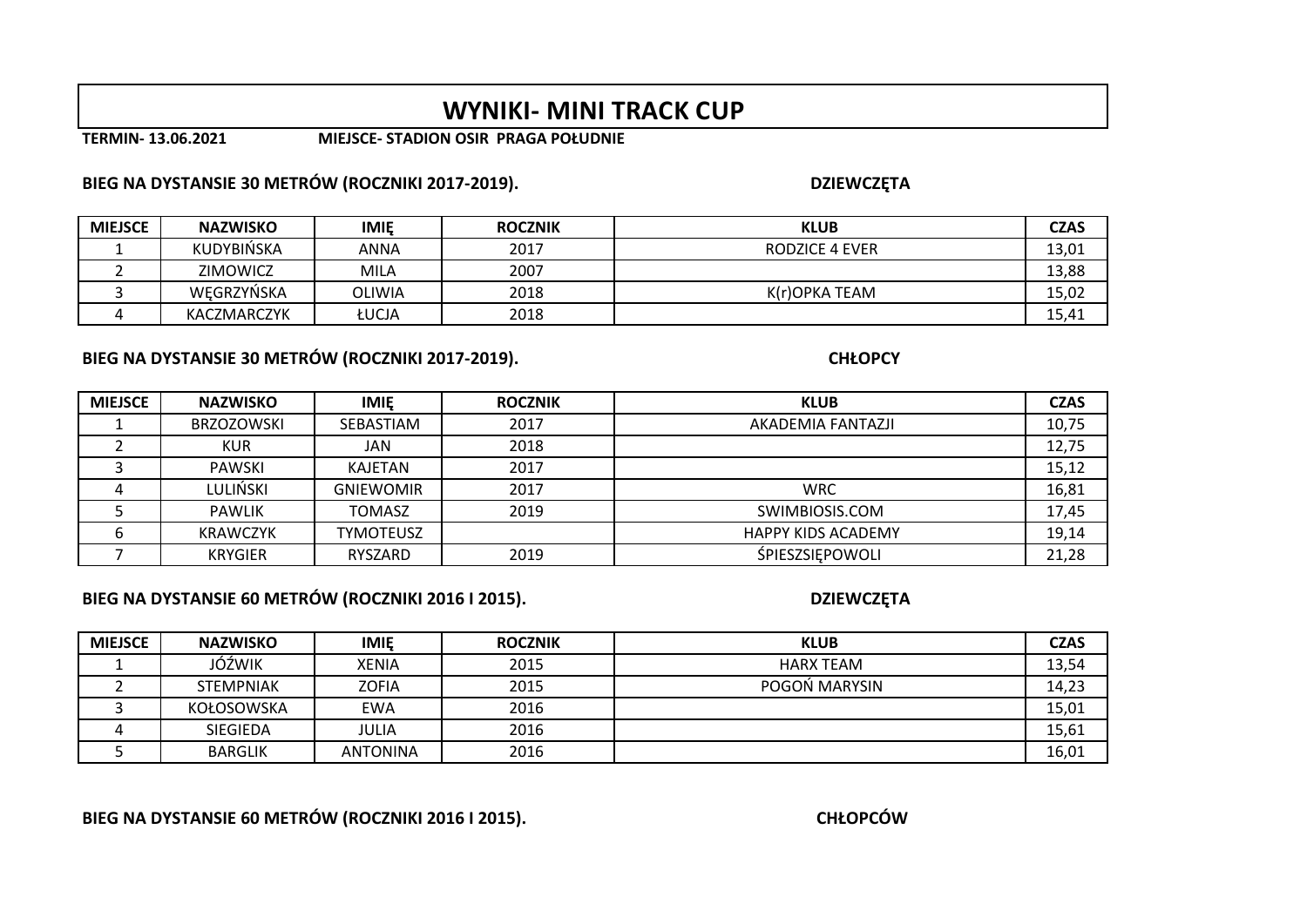| <b>MIEJSCE</b> | <b>NAZWISKO</b>      | <b>IMIE</b>    | <b>ROCZNIK</b> | <b>KLUB</b>                  | <b>CZAS</b> |
|----------------|----------------------|----------------|----------------|------------------------------|-------------|
|                | SZANIAWSKI           | <b>MACIEJ</b>  | 2015           |                              | 13,51       |
|                | <b>WITKOWSKI</b>     | WIT            | 2015           |                              | 13,61       |
|                | <b>GŁOS</b>          | ALEKSANDER     | 2015           |                              | 13,81       |
|                | LEWANDOWSKI          | <b>FILIP</b>   | 2016           |                              | 13,91       |
|                | <b>WOJCIECHOWSKI</b> | <b>KUBA</b>    | 2016           | <b>WARSAW RUN CLUB</b>       | 13,94       |
| b              | KACZMARCZYK          | <b>JULIAN</b>  | 2016           | LA DLA DZIECI KAMIL ŻEWŁAKOW | 14,01       |
|                | <b>PAWLIK</b>        | <b>ANTONI</b>  | 2016           | SWIMBIOSIS.COM               | 14,21       |
| 8              | <b>BIELECKI</b>      | <b>DOMINIK</b> | 2015           |                              | 14,31       |
| 9              | KOZAKOWSKI           | <b>ALEKSY</b>  | 2016           |                              | 14,52       |
| 10             | <b>MIESZKO</b>       | <b>MAZEK</b>   | 2015           |                              | 14,94       |

# **BIEG NA DYSTANSIE 100 METRÓW (ROCZNIKI 2014 I 2013).**

**DZIEWCZĘTA**

| <b>MIEJSCE</b> | <b>NAZWISKO</b>   | <b>IMIE</b>    | <b>ROCZNIK</b> | <b>KLUB</b>                | <b>CZAS</b> |
|----------------|-------------------|----------------|----------------|----------------------------|-------------|
|                | KOZAKOWSKA        | <b>JULIA</b>   | 2013           |                            | 16,81       |
| $\overline{2}$ | RACHWAŁ           | IGA.           | 2014           | 12tri.pl                   | 17,09       |
| 3              | <b>BALTACI</b>    | <b>MERYEM</b>  | 2013           | DUCLA ACADEMY WARSZAWA     | 17,52       |
| 4              | NIEWIŃSKA         | ANNA           | 2013           | <b>SZYBCY I PREDCY</b>     | 17,78       |
| 5              | ŁUKOWSKA          | MAJA           | 2014           | DUCLA ACADEMY WARSZAWA     | 18,01       |
| 6              | <b>BIELECKA</b>   | <b>ELIZA</b>   | 2013           |                            | 18,62       |
|                | DĄBROWSKA         | ANITA          | 2013           |                            | 19,29       |
| 8              | STEMPNIAK         | ŁUCJA          | 2013           | POGOŃ MARYSIN              | 19,72       |
| 9              | GIŻYŃSKA          | <b>ZOFIA</b>   | 2013           | <b>FORPRO RUNNING TEAM</b> | 20,15       |
| 10             | JÓŹWIK            | <b>HANNA</b>   | 2013           | <b>HARX TEAM</b>           | 20,97       |
| 11             | <b>BRZOZOWSKA</b> | <b>NATALIA</b> | 2014           |                            | 21,37       |
| 12             | <b>BARGLIK</b>    | MILENA         | 2014           |                            | 22,14       |
| 13             | ŚLIWA             | <b>EMILIA</b>  | 2013           | KS LEMIESZ TEAM WARSZAWA   | 22,76       |
| 14             | GIŻYŃSKA          | <b>JULIA</b>   | 2014           | <b>TKKF PŁOCK</b>          | 24,31       |

**BIEG NA DYSTANSIE 100 METRÓW (ROCZNIKI 2014 I 2013).**

**CHŁOPCY**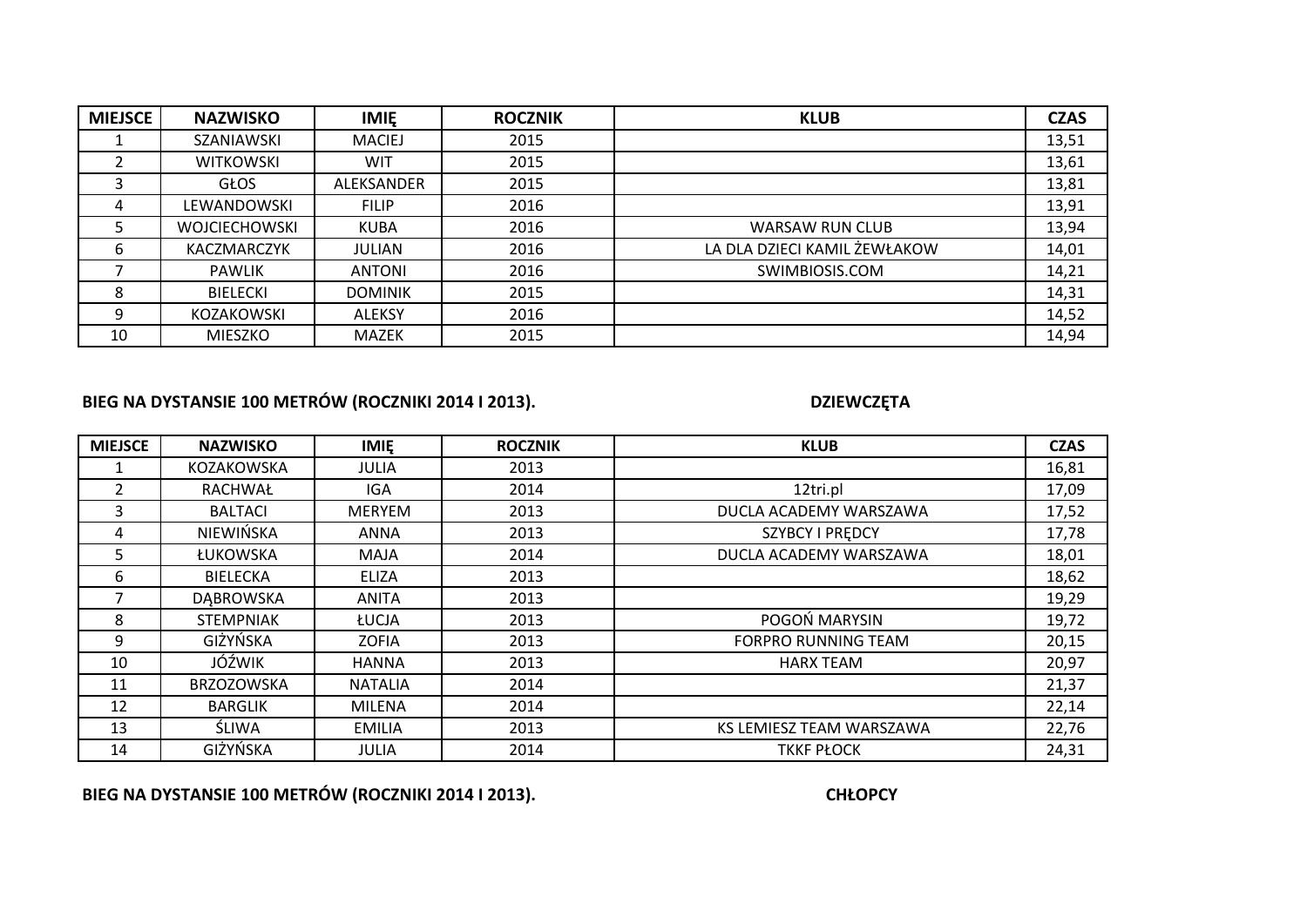| <b>MIEJSCE</b> | <b>NAZWISKO</b>   | <b>IMIE</b>   | <b>ROCZNIK</b> | <b>KLUB</b>                              | <b>CZAS</b> |
|----------------|-------------------|---------------|----------------|------------------------------------------|-------------|
|                | KUDYBIŃSKI        | ALEKSANDER    | 20013          |                                          | 16,98       |
|                | SZANIAWSKI        | <b>ANTONI</b> | 2013           |                                          | 17,17       |
|                | TURYK             | <b>FILIP</b>  | 2013           | LA DLA DZIECI I MŁODZIEŻY KAMIL ŻEWŁAKOW | 17,83       |
|                | <b>WEBLO</b>      | ALEX          | 2013           | TO NATURALNIE                            | 18,63       |
|                | <b>KOŁOSOWSKI</b> | <b>ŁUKASZ</b> | 2014           |                                          | 21,37       |
|                | <b>BALASHOV</b>   | YURII         | 2014           |                                          | 22,91       |

# **BIEG NA DYSTANSIE 200 METRÓW (ROCZNIKI 2012 I 2011).**

**DZIEWCZĘTA**

| MIEJSCE | NAZWISKO        | IMIE            | <b>ROCZNIK</b> | <b>KLUB</b>    | <b>CZAS</b> |
|---------|-----------------|-----------------|----------------|----------------|-------------|
|         | MILEWSKA        | MAJA            | 2011           |                | 35,34       |
|         | <b>BARGLIK</b>  | <b>GABRIELA</b> | 2011           | <b>SOKUDO</b>  | 37,17       |
|         | <b>PRUS</b>     | HELENA          | 2011           | DD RUNING TEAM | 37,54       |
|         | <b>WILGATEK</b> | PATRYCJA        | 2011           |                | 41,86       |
|         | SŁUGOWSKA       | <b>NADIA</b>    | 2013           |                | 51,57       |

# **BIEG NA DYSTANSIE 200 METRÓW (ROCZNIKI 2012 I 2011).**

**CHŁOPCY**

| <b>MIEJSCE</b> | <b>NAZWISKO</b>      | <b>IMIE</b>  | <b>ROCZNIK</b> | <b>KLUB</b>            | <b>CZAS</b> |
|----------------|----------------------|--------------|----------------|------------------------|-------------|
|                | <b>ECKI</b><br>BIELI | SZYMON       | 2011           | ' SOKUDO OTWOCK<br>KSW | 34,46       |
|                | <b>EWANDOWSKI</b>    | <b>TYMON</b> | 2012           |                        | 37,98       |

# **BIEG NA DYSTANSIE 400 METRÓW (ROCZNIKI 2010 I 2009).**

| <b>DZIEWCZĘTA</b> |  |
|-------------------|--|
|-------------------|--|

| <b>MIEJSCE</b> | <b>NAZWISKO</b> | <b>IMIE</b>   | <b>ROCZNIK</b> | <b>KLUB</b>       | <b>CZAS</b> |
|----------------|-----------------|---------------|----------------|-------------------|-------------|
|                | <b>PRUS</b>     | KAROLINA      | 2009           | DD RUNING TEAM    | 1,14,03     |
|                | <b>KOCIECKA</b> | AMELIA        | 2009           |                   | 1,22,64     |
|                | LEWANDOWSKA     | <b>KALINA</b> | 2010           | <b>KS ORZEŁ</b>   | 1,24,83     |
|                | GIŻYŃSKA        | ALEKSANDRA    | 2010           | <b>TKKF PŁOCK</b> | 1,29,73     |
|                | <b>KOCIECKA</b> | HELENKA       | 2010           |                   | 1,37,52     |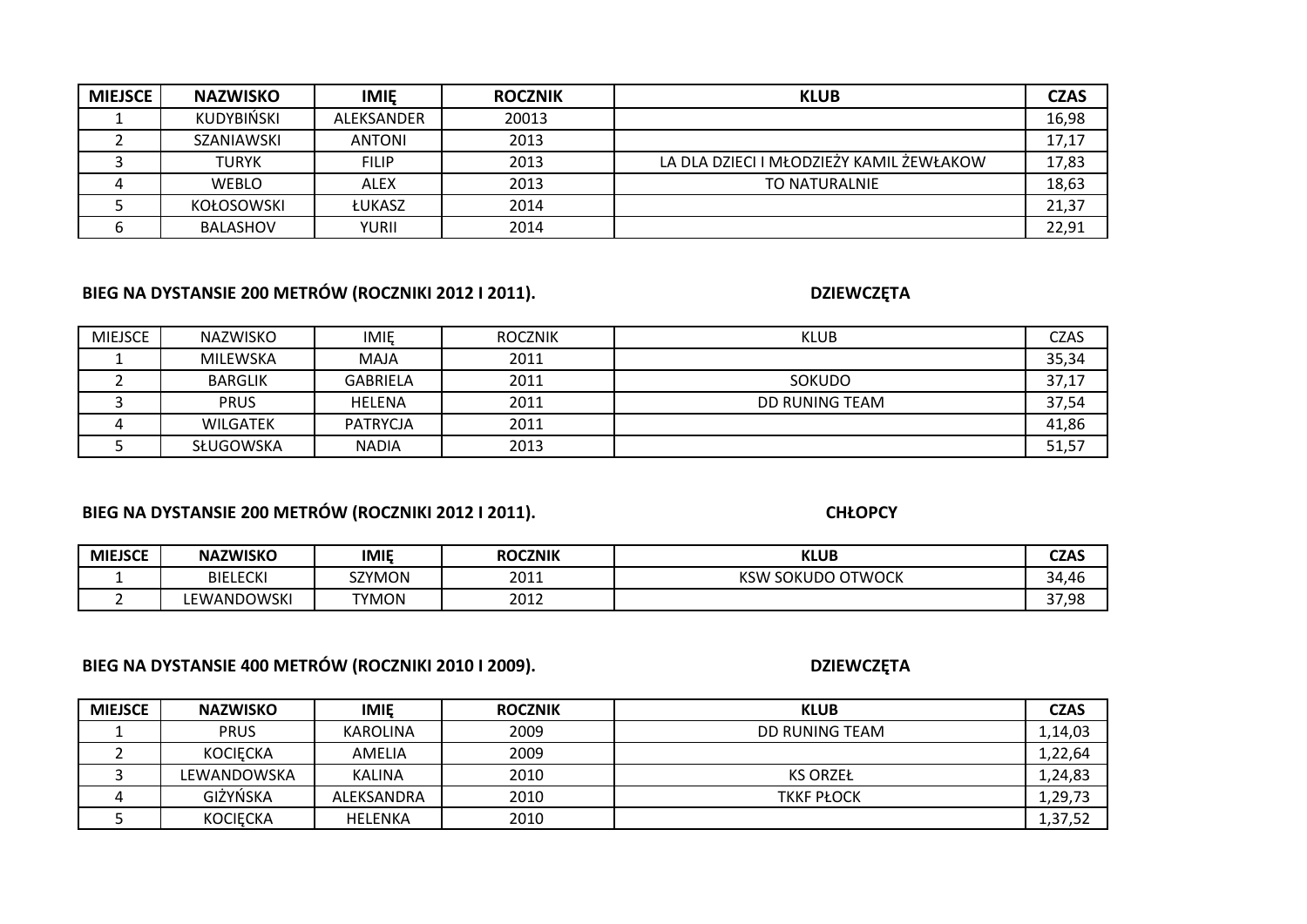| BALASHOVA | <b>VIKTORIA</b> | 2009 | $\Delta$ $\cap$<br>rv.v<br>. . |
|-----------|-----------------|------|--------------------------------|
| WINIARSKA | LENA            | 2009 | - 42<br>TJ                     |

# **BIEG NA DYSTANSIE 400 METRÓW (ROCZNIKI 2010 I 2009).**

**CHŁOPCY**

| <b>MIEJSCE</b> | <b>NAZWISKO</b>   | <b>IMIE</b>    | <b>ROCZNIK</b> | <b>KLUB</b>       | <b>CZAS</b> |
|----------------|-------------------|----------------|----------------|-------------------|-------------|
|                | LIS               | <b>MATEUSZ</b> | 2010           | KSW SOKUDO OTWOCK | 1,10,13     |
|                | <b>KUDYBIŃSKI</b> | MAKSYMILIAN    | 2010           |                   | 1,14,55     |
|                | WISNIEWSKI        | <b>JACEK</b>   | 2009           | KSW SOKUDO OTWOCK | 1,34,28     |
|                | <b>BURDZY</b>     | JAN            | 2010           |                   | 1,48,11     |
|                | <b>BIEDRZYCKI</b> | OLAF           | 2010           |                   | 2,09,21     |

### **BIEG NA DYSTANSIE 600 METRÓW (ROCZNIKI 2008 I 2007).**

**DZIEWCZĘTA**

| <b>MIEJSCE</b> | <b>NAZWISKO</b> | <b>IMIE</b>      | <b>ROCZNIK</b> | <b>KLUB</b>            | <b>CZAS</b> |
|----------------|-----------------|------------------|----------------|------------------------|-------------|
|                | ŁUKOWSKA        | ZUZANNA          | 2007           | DUCLA ACADEMY WARSZAWA | 1,40,45     |
|                | NOGA            | OLENA            | 2007           | DUCLA ACADEMY WARSZAWA | 1,54,45     |
|                | <b>BARGLIK</b>  | <b>MARCELINA</b> | 2008           | <b>SOKUDO</b>          | 2,01,56     |

**BIEG NA DYSTANSIE 800 METRÓW (ROCZNIKI 2006 I 2005).**

### **DZIEWCZĘTA**

**CHŁOPCY**

| <b>MIEJSCE</b> | <b>NAZWISKO</b>  | <b>IMIE</b> | <b>ROCZNIK</b> | KLUB                   | <b>CZAS</b> |
|----------------|------------------|-------------|----------------|------------------------|-------------|
|                | <b>KRUZEWSKA</b> | <b>NINA</b> | 2005           | DUCLA ACADEMY WARSZAWA | 2,24,76     |
|                | MARZEC           | MAJA        | 2006           | DUCLA ACADEMY WARSZAWA | 2,46,72     |
|                | <b>BARTOSZEK</b> | EWELINA     | 2005           | MILENIUM WARSZAWA      | ∠,48,84     |

#### **BIEG NA DYSTANSIE 800 METRÓW (ROCZNIKI 2006 I 2005).**

| MIEJSCE | <b>NAZWISKO</b>             | <b>IMIE</b> | <b>ROCZNIK</b> | <b>KLUB</b>        | <b>CZAS</b><br>--- |
|---------|-----------------------------|-------------|----------------|--------------------|--------------------|
|         | EWIŃSKI<br>NIE <sub>1</sub> | JAN         | 2005           | PREDCY<br>7V<br>JZ | 20.25<br>…zo.sr    |